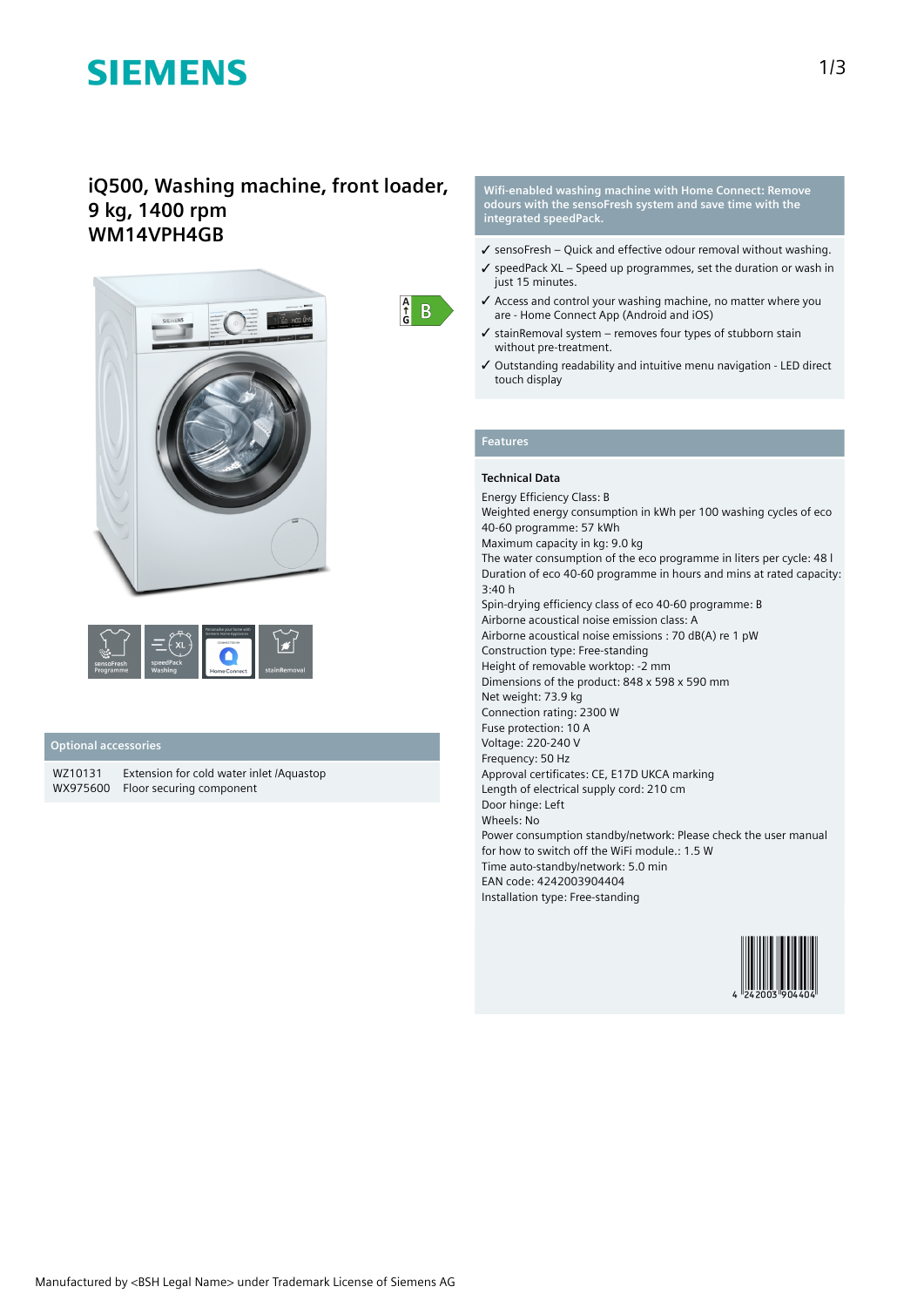# **SIEMENS**

# **iQ500, Washing machine, front loader, 9 kg, 1400 rpm WM14VPH4GB**

# **Features**

### **Performance**

- Energy Efficiency Class<sup>1</sup>: B
- Energy<sup>2</sup> / Water<sup>3</sup>: 57 kWh / 48 litres
- Load capacity: 1 9 kg
- Programme duration⁴: 3:40 h:min
- Spin drying efficiency class: B
- Spin speed\*\*: 400 1400 rpm
- Noise level: 70 dB (A) re 1 pW
- Noise efficiency class: A

### **Programmes/functions**

- Standard programmes: cottons, easy care, delicates, wool hand wash
- Series / project: W\_F26-P-hs
- Special programmes: drum clean with reminder, HygienicSteam Odor Removal, Outdoor, drain / spin, PowerWash 59, mixed fabrics, single rinse, rapid 15 minute quick wash

### **Key features**

- Home Connect: Remote Monitoring and Control, Energy Management
- sensoFresh Programme: Effective odour removal in short time, even for sensitive and non-washable fabrics
- autoStain removal system (ASR) 4 stain removal options at the touch of a button
- Touch control buttons: less ironing, On/off, Ready in, stain selection, extra rinse, remote start, start/pause with reload function, temperature selection, varioSpeed, prewash, spin speed selection/Rinse Hold

#### **Additional features**

- Reload Function: Stop the washing machine to add any forgotten items of laundry to the drum.
- Large LED-Display for programme status indication, temperature selection, max. spin speed, remaining time and 24 h end time delay, sensoFresh Intensity and consumption indication
- powerSpeed system: better washing results in less time
- Drum volume: 65 litres
- drum interior light
- waveDrum: for highly effective and extremely gentle laundry care
- drum clean with reminder function
- Large chrome-black door with 171° opening
- Reload function: Pause the already running washing machine to add any forgotten items of laundry to the drum.
- iQdrive with 10 year warranty
- iQdrive with 10 year warranty
- waterPerfect Plus: for efficient use of water even with small loads thanks to intelligent sensor technology.
- Consump indicator energy+water, autoStain removal system (ASR)
- antiVibration Design for more stability and quietness
- Sound insulation by additional noise reduction material
- Sound insulation by additional noise reduction material
- Multiple water protection
- Consumption indicator: Information about water and energy consumption prior to start of programme
- Jog dial with integrated on/off control
- Foam detection system
- Detergent over dosage display
- Out of balance load adjustment
- Electronic child safety package
- Acoustic signals: Buzzer
- Detergent dispensing: easy clean
- Divider for Liquid Detergent

### **Technical Information**

- Slide-under installation
- Dimensions (H x W): 84.8 cm x 59.8 cm
- Appliance depth: 59.0 cm
- Appliance depth incl. door: 63.2 cm
- Appliance depth with open door: 106.3 cm
- *¹ Scale of Energy Efficiency Classes from A to G*
- *² Energy consumption in kWh per 100 cycles (in programme Eco 40-60)*
- *³ Weighted water consumption in litres per cycle (in programme Eco 40-60)*
- *⁴ Duration of Eco 40-60 programme*
- *\*\* Values are rounded.*